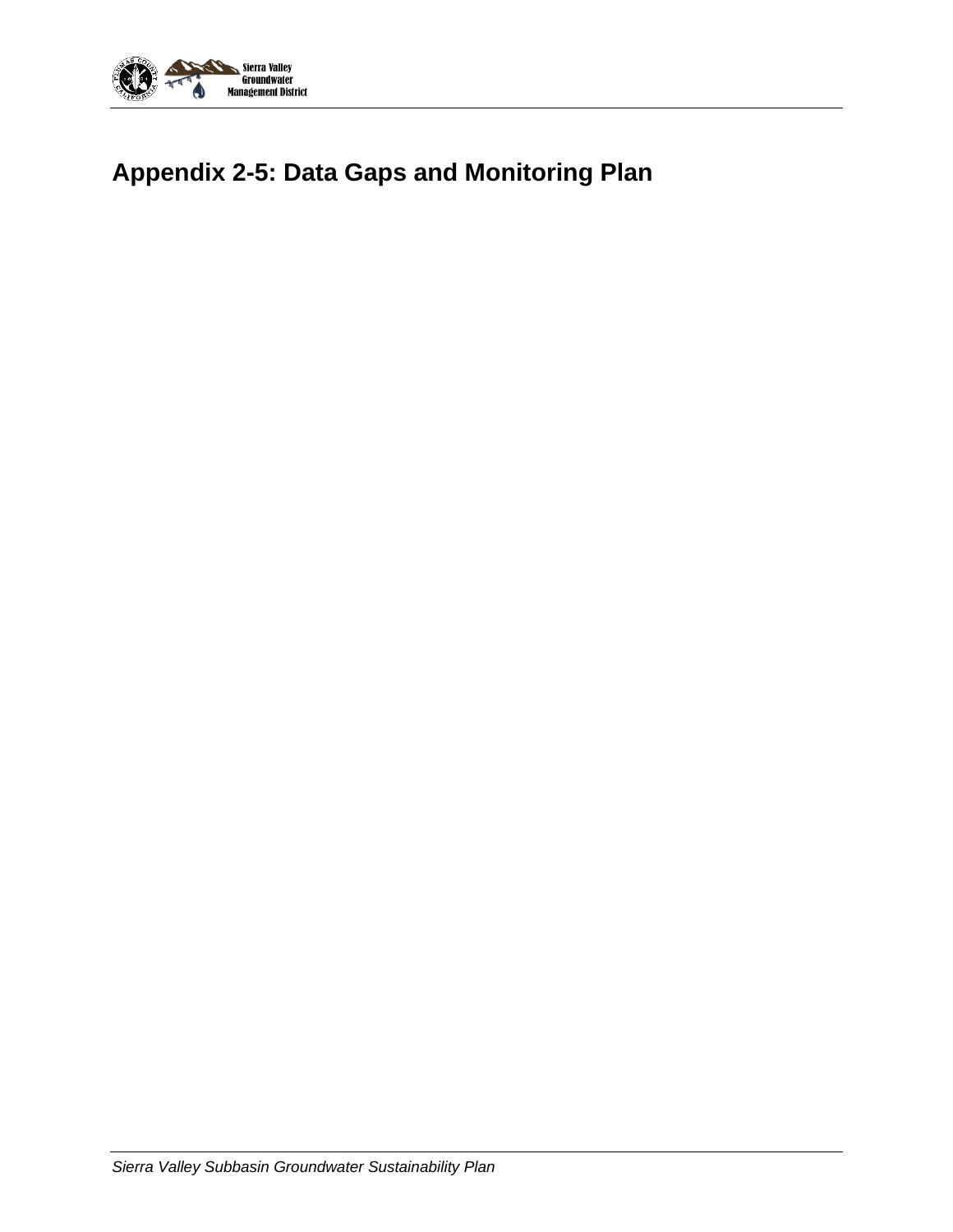

## **1.0 Introduction**

The purpose of this appendix is to provide an overview of potential data gaps that may prevent the monitoring networks from collecting sufficient data to measure progress towards Plan management goals. The monitoring networks are designed to collect data to monitor the SV Subbasin's sustainability indicators which include the lowering of groundwater levels, reduction of groundwater storage, depletion of interconnected surface water (ISW), degradation of water quality, and land subsidence. Each of the five sustainability indicators is monitored by a dedicated monitoring network that should have sufficient spatial density and temporal resolution to evaluate the effects and effectiveness of Plan implementation and represent seasonal, shortterm, and long-term trends in groundwater conditions and related surface conditions. The monitoring networks may have deficiencies that prevent them from collecting sufficient data to evaluate the SV Subbasin's conditions. Table 1 presents the monitoring network for each sustainability indicator and provides potential data gaps, as well as the plan to improve the network and overcome the data gap. In addition to the monitoring networks, the SV Subbasin's hydrogeologic model and water budget will be used to better understand the conditions of the aquifer, and track progress towards achieving sustainability. Potential data gaps associated with the hydrogeologic model and water budget, as well as plans to overcome the gaps, are presented in Table 2.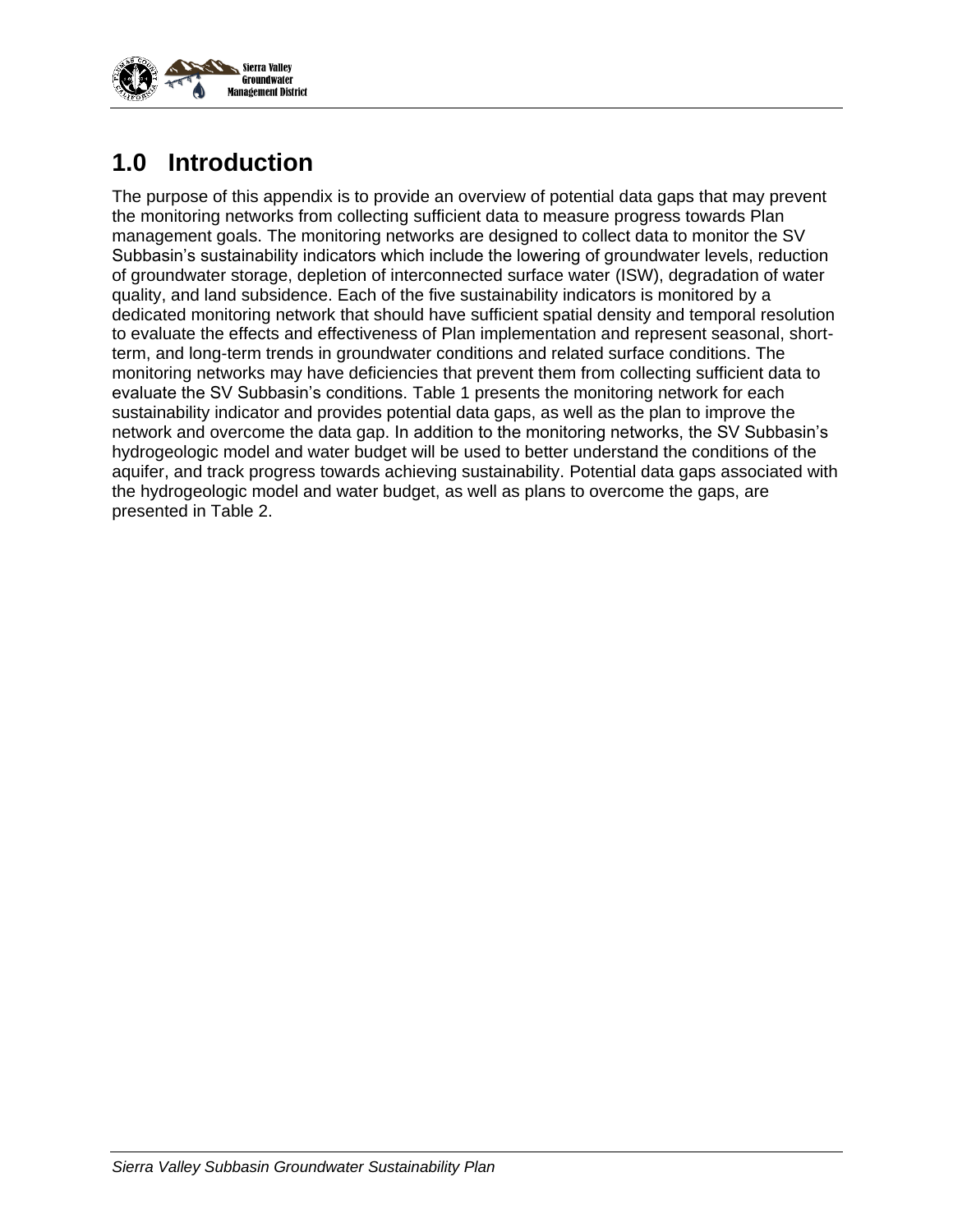

## **Table 1. Monitoring Networks, Potential Data Gaps, and Plans to Enhance Monitoring Network**

| <b>Sustainability</b><br>Indicator $(1)$ | <b>Overview of</b><br><b>Planned</b><br><b>Monitoring</b><br><b>Network</b>                                                                                                                                                                              | <b>Potential Data Gap</b>                                                                                                                                                                                                 | <b>Plan to Overcome Data Gap</b>                                                                                                                                                                                                                                                                                                                                                                                                                         |
|------------------------------------------|----------------------------------------------------------------------------------------------------------------------------------------------------------------------------------------------------------------------------------------------------------|---------------------------------------------------------------------------------------------------------------------------------------------------------------------------------------------------------------------------|----------------------------------------------------------------------------------------------------------------------------------------------------------------------------------------------------------------------------------------------------------------------------------------------------------------------------------------------------------------------------------------------------------------------------------------------------------|
| Groundwater<br>Level                     | 19 District Wells<br>(measured at<br>least 2x/year;<br>additional<br>measurements<br>during the<br>irrigation season)<br>17 CASGEM<br>wells<br>(measured at<br>least 2x/year,<br>continuous<br>measurements in<br>the latest multi-<br>completion wells) | Seasonal fluctuations in groundwater level are<br>not well characterized, and the impact of<br>pumping and irrigation on groundwater levels is<br>not well understood.                                                    | Subject to funding availability, sensors to measure<br>groundwater level, and telemetry to remotely<br>download the data, may be employed in groundwater<br>level monitoring wells to increase data collection<br>frequency and better understand seasonal patterns<br>in groundwater level.<br>Increased coordination between various groundwater<br>level monitoring and reporting programs in the<br>Subbasin aims to expand data gathering, sharing, |
|                                          |                                                                                                                                                                                                                                                          | Vertical coverage of shallow and deep aquifer<br>units may potentially be inadequate.                                                                                                                                     | and analysis<br>As the hydrogeologic conceptual model is refined,<br>shallow versus deep zones of the aquifer will be<br>better characterized, and targeted monitoring of<br>these zones will be possible. Obtaining construction<br>information (depth and screened interval) for wells in<br>the Subbasin will allow for targeted placement of<br>monitoring wells that provide increased vertical<br>coverage of the aquifer.                         |
|                                          |                                                                                                                                                                                                                                                          | The potential impact of lowering groundwater<br>levels on shallow domestic wells in the<br>Subbasin is currently limited. Domestic well<br>information (location, well depth, screened<br>interval) is currently lacking. | An inventory and assessment of domestic wells,<br>which will attempt to identify well construction<br>information (well depth and screened interval) is<br>expected to occur within two years of GSP adoption<br>subject to funding availability. Utilizing this inventory,<br>undesirable results based on well outage reports<br>may be refined during the 5-year GSP update.                                                                          |
|                                          |                                                                                                                                                                                                                                                          | General uncertainty in groundwater storage<br>estimates.                                                                                                                                                                  | Storage estimates to be refined by the updated<br>regional groundwater flow model.                                                                                                                                                                                                                                                                                                                                                                       |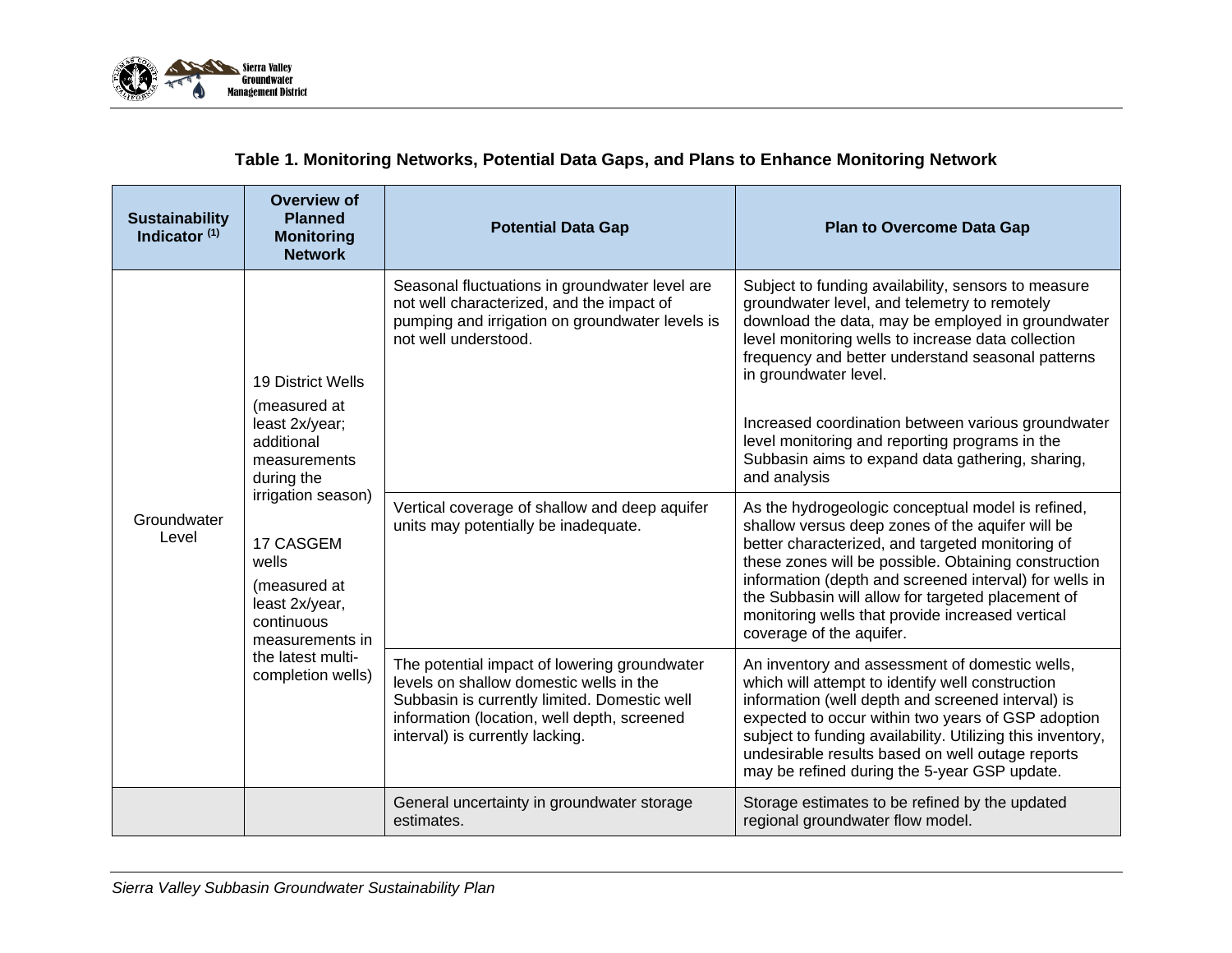

| <b>Sustainability</b><br>Indicator <sup>(1)</sup>                                                | Overview of<br><b>Planned</b><br><b>Monitoring</b><br><b>Network</b>                    | <b>Potential Data Gap</b>                                                                                                                                                                                                                                               | <b>Plan to Overcome Data Gap</b>                                                                                                                                                                                                                                                                                                                                                                                                                                                                                                            |
|--------------------------------------------------------------------------------------------------|-----------------------------------------------------------------------------------------|-------------------------------------------------------------------------------------------------------------------------------------------------------------------------------------------------------------------------------------------------------------------------|---------------------------------------------------------------------------------------------------------------------------------------------------------------------------------------------------------------------------------------------------------------------------------------------------------------------------------------------------------------------------------------------------------------------------------------------------------------------------------------------------------------------------------------------|
|                                                                                                  | Monitored using<br>the same wells as<br>the groundwater<br>level monitoring<br>network. | Seasonal changes in groundwater storage, and<br>the impact of pumping and irrigation on<br>groundwater storage are potential data gaps.                                                                                                                                 | Level sensors and telemetry may be employed in<br>groundwater level monitoring wells to increase data<br>collection frequency and better understand seasonal<br>patterns in groundwater level.                                                                                                                                                                                                                                                                                                                                              |
| Reduction of<br>Groundwater<br>Storage                                                           |                                                                                         |                                                                                                                                                                                                                                                                         | Inventory of large-capacity wells is maintained by<br>Sierra Valley Groundwater Management District<br>(SVGMD), which includes active metered wells and<br>inactive wells. Active large-capacity agricultural wells<br>are fitted with flow meters owned and read by<br>SVGMD. Enhancement to this program includes<br>potential expansion to all types of wells subject to<br>funding availability, including domestic and<br>municipal, especially in critical locations where<br>minimum thresholds are in jeopardy of being<br>reached. |
| Interconnected<br>surface water<br>(ISW) and<br>Groundwater<br>Dependent<br>Ecosystems<br>(GDEs) | Groundwater<br>levels from 13<br>wells (used as a<br>proxy for ISW<br>depletion).       | Monitoring of shallow groundwater is lacking<br>near locations critical to characterize ISW<br>(current wells are a subset of shallow<br>groundwater wells in the levels monitoring<br>network). The relationship between pumping<br>and ISW depletion is also lacking. | Instrument at least 4 existing shallow wells near ISW<br>and GDE with continuous pressure transducers.<br>During the GSP's 5-year implementation period, data<br>from shallow wells will be correlated with flow and/or<br>stream gauge data to better characterize ISW. This<br>information, in conjunction with updates to the<br>Subbasin groundwater model, will allow for refined<br>estimates of spatial and temporal ISW depletion.                                                                                                  |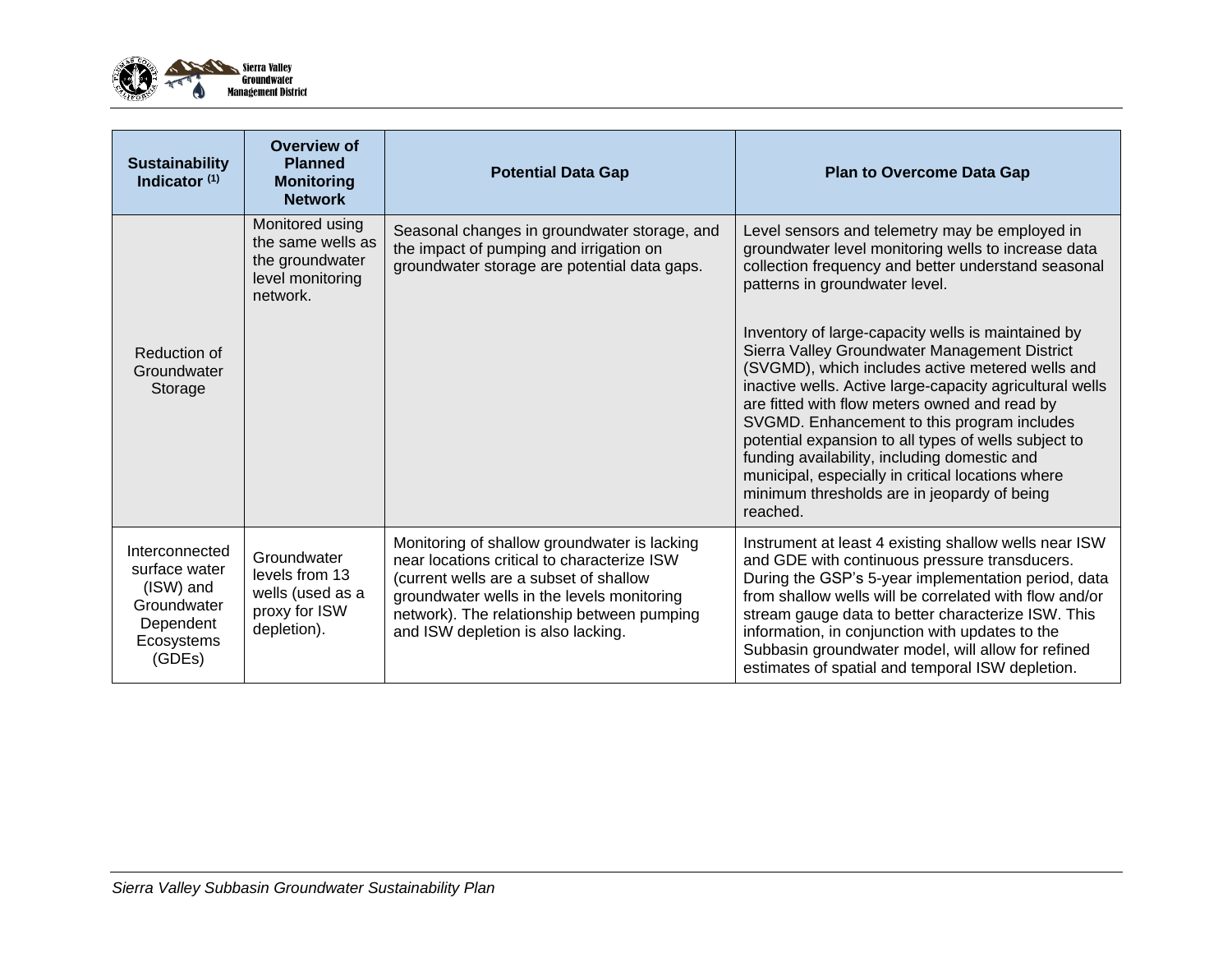

| <b>Sustainability</b><br>Indicator $(1)$ | Overview of<br><b>Planned</b><br><b>Monitoring</b><br><b>Network</b>                                                                                                                                                                                                                                                                                                                                                                                                                                                                                                                                                                                                                                                                                                                                                 | <b>Potential Data Gap</b>                                                                                                                                                                                                                                                                                                                                                                                                                                                                                                                                                                                                                                                                                                                                                | <b>Plan to Overcome Data Gap</b>                                                                                                                                                                                                                                                                                                                                                                                                                                   |
|------------------------------------------|----------------------------------------------------------------------------------------------------------------------------------------------------------------------------------------------------------------------------------------------------------------------------------------------------------------------------------------------------------------------------------------------------------------------------------------------------------------------------------------------------------------------------------------------------------------------------------------------------------------------------------------------------------------------------------------------------------------------------------------------------------------------------------------------------------------------|--------------------------------------------------------------------------------------------------------------------------------------------------------------------------------------------------------------------------------------------------------------------------------------------------------------------------------------------------------------------------------------------------------------------------------------------------------------------------------------------------------------------------------------------------------------------------------------------------------------------------------------------------------------------------------------------------------------------------------------------------------------------------|--------------------------------------------------------------------------------------------------------------------------------------------------------------------------------------------------------------------------------------------------------------------------------------------------------------------------------------------------------------------------------------------------------------------------------------------------------------------|
|                                          | Stream flow and<br>The absence of continuous streamflow or stage<br>stream stage<br>gauges in the Subbasin is a data gap that<br>sites.<br>prevents understanding of vertical hydraulic<br>gradients that determine flux between surface<br>water and groundwater (particularly in the<br>Integrated<br>central and eastern portions of the Subbasin).<br>hydrologic model<br>This inhibits estimates of ISW depletion as a<br>estimates (based<br>rate or volume. Lack of continuous gauge data<br>on available data<br>prevents estimates of seasonal changes in<br>and tools).<br>hydraulic gradients; additionally, the potential<br>effects of pumping on surface water critical to<br>beneficial users needs to be enhanced. Limited<br>data on the extent of perched aquifers prevents<br>ISW classification. | Evaluate possible locations and design of up to 10<br>stream flow gauges and up to 8 stream stage gauges<br>to be paired with the continuous groundwater level<br>measurements. Continuous streamflow monitoring<br>stations are proposed as upgrades to the existing<br>DWR stations, and other locations where<br>measurement of streamflow is feasible. Telemetry<br>may be employed at gauges to increase data<br>collection frequency.<br>Future updates to the regional groundwater flow<br>model will enable more accurate estimates of ISW<br>depletion rates. Water Master data will continue to be<br>obtained from the area Water Master and will<br>continue to be incorporated in water budget<br>refinement and groundwater management decision<br>making. |                                                                                                                                                                                                                                                                                                                                                                                                                                                                    |
|                                          |                                                                                                                                                                                                                                                                                                                                                                                                                                                                                                                                                                                                                                                                                                                                                                                                                      | Ecosystem reliance and connection to<br>groundwater is uncertain throughout the<br>Subbasin. This is due to uncertainties in the<br>source of water used by vegetation and aquatic<br>organisms, limited shallow groundwater data,<br>and relatively old vegetation maps (vegetation<br>maps lack sufficient detail to determine the<br>rooting depth of vegetation to compare with<br>groundwater depth).                                                                                                                                                                                                                                                                                                                                                               | In response to relatively old vegetation maps, an<br>updated and more detailed vegetation map was<br>started by CDFW (awaiting additional funding to<br>complete). If this map is completed by the 5-year<br>update, it can be used to better assess the species<br>assemblages, the source of water, and their<br>maximum rooting depth.<br>Instrument at least 4 existing shallow wells near ISW<br>and GDE with continuous pressure transducers (see<br>above). |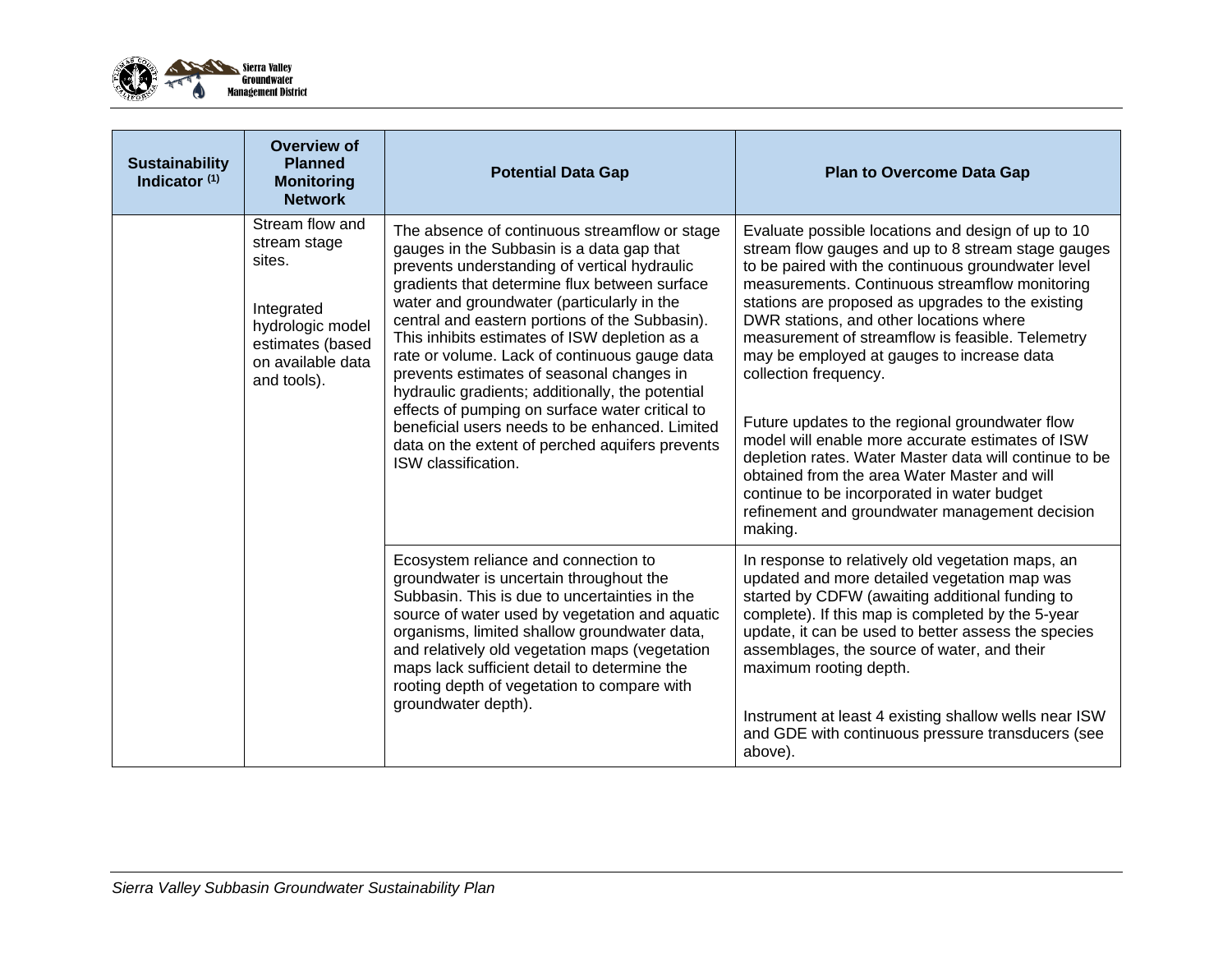

| <b>Sustainability</b><br>Indicator $(1)$ | Overview of<br><b>Planned</b><br><b>Monitoring</b><br><b>Network</b>                                                                                                | <b>Potential Data Gap</b>                                                                                                                                                                                                                                                                                                                                                                                                                                                                                                             | <b>Plan to Overcome Data Gap</b>                                                                                                                                                                                                                                                                                                                                                                                                                                                                                                                                                                                                                                                           |
|------------------------------------------|---------------------------------------------------------------------------------------------------------------------------------------------------------------------|---------------------------------------------------------------------------------------------------------------------------------------------------------------------------------------------------------------------------------------------------------------------------------------------------------------------------------------------------------------------------------------------------------------------------------------------------------------------------------------------------------------------------------------|--------------------------------------------------------------------------------------------------------------------------------------------------------------------------------------------------------------------------------------------------------------------------------------------------------------------------------------------------------------------------------------------------------------------------------------------------------------------------------------------------------------------------------------------------------------------------------------------------------------------------------------------------------------------------------------------|
|                                          |                                                                                                                                                                     | Lack of Normalized Difference Vegetation Index<br>(NDVI, or vegetation indices derived from<br>satellite imagery) values near representative<br>monitoring points (RMPs) and insufficient spatial<br>characterization of NDVI. This data gap<br>prevents the use of NDVI for accurate<br>characterization of ISW and GDE.                                                                                                                                                                                                             | Changes to average NDVI values near RMPs and<br>spatial pattern changes of NDVI will be evaluated<br>during the GSP's 5-year implementation period.<br>Historical NDVI data collected in the Subbasin will be<br>examined in relation to groundwater elevation data                                                                                                                                                                                                                                                                                                                                                                                                                        |
|                                          |                                                                                                                                                                     | Lack of established correlation between<br>groundwater levels, NDVI, and the health of<br>GDE <sub>s.</sub>                                                                                                                                                                                                                                                                                                                                                                                                                           | Changes to summer NDVI will be used in<br>coordination with groundwater levels and<br>interconnected surface discharge to monitor the<br>health of GDEs in the SV Subbasin (assuming that<br>declines in vegetation greenness will correspond to<br>changes in water availability for special status<br>species). Historical NDVI data collected in the<br>Subbasin will be examined in relation to groundwater<br>elevation data. Changes to average NDVI values<br>around RMPs and the spatial pattern changes of<br>NDVI throughout the Subbasin will be evaluated in<br>updates to the GSP.                                                                                            |
| Groundwater<br>Quality                   | 17 GAMA wells<br>Community<br><b>Volunteer Wells</b><br>(up to five; to be<br>finalized at a<br>future time)<br>1 DWR well (to<br>be installed at a<br>future time) | GAMA wells are monitored at irregular<br>frequency and over extended time intervals<br>incapable of determining temporal trends.<br>Additionally, constituents listed in the GSP are<br>not analyzed at every GAMA well.<br>Lack of coverage to identify areas where septic<br>tanks may impact groundwater quality, or to<br>identify areas impacted by boron or arsenic.<br>Existing wells used to monitor groundwater<br>quality in the Subbasin are primarily located<br>within and near the semi-urban areas of the<br>Subbasin. | 6 new wells are being selected and added to the<br>network (5 domestic, 1 DWR). During the GSP's 5-<br>year implementation period, the new wells will be<br>monitored once every 2 years for TDS, nitrate, boron,<br>and arsenic. If no problems are observed, the<br>monitoring frequency will decrease to once every 3<br>years. Monitoring will be augmented as needed if<br>constituents exceed criteria or if specific increasing<br>trends in the constituent's concentration are<br>observed. Additionally, during the 5-year<br>implementation period, communication with existing<br>monitoring programs in the Subbasin will aim to<br>coordinate data collection and reporting. |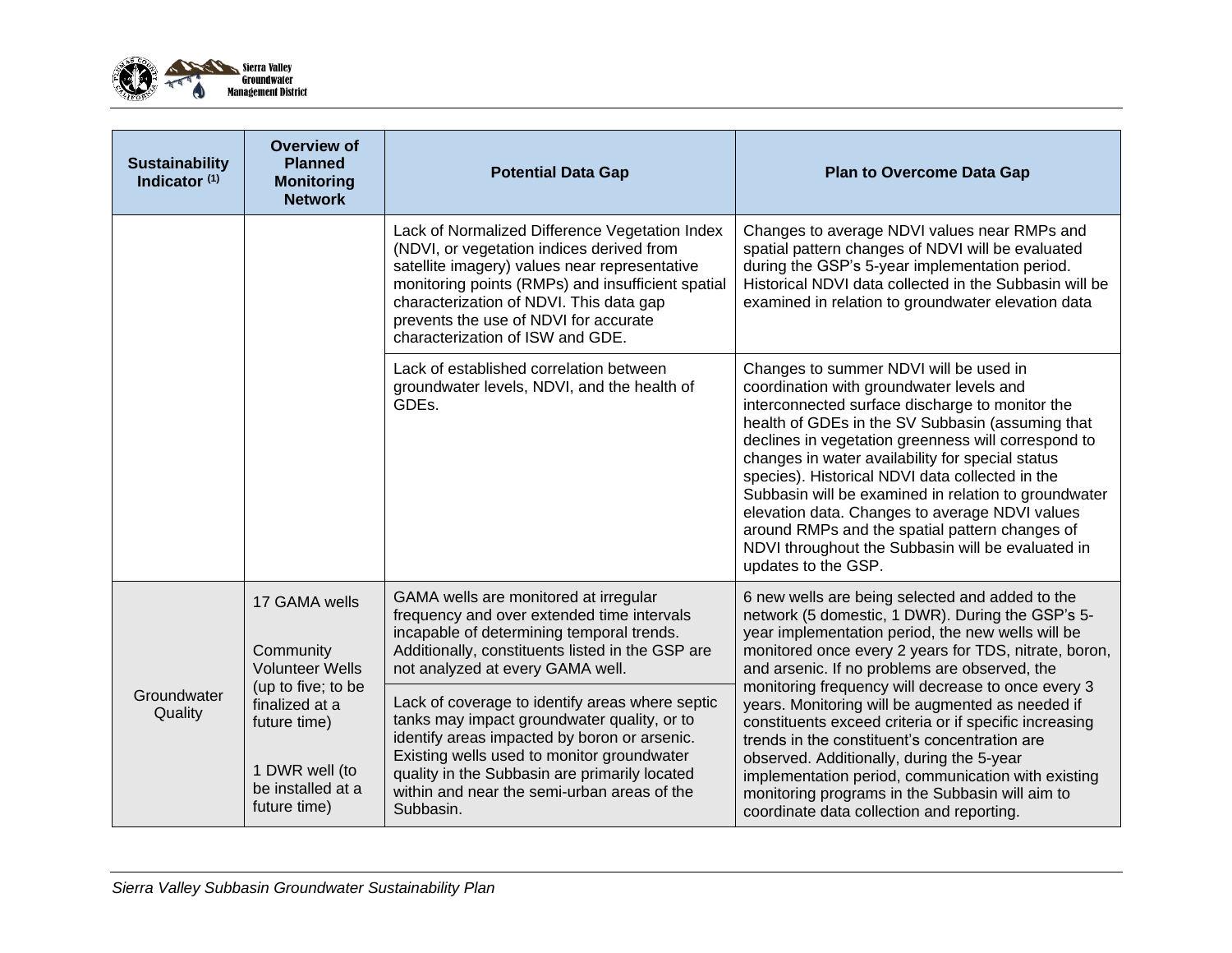

| <b>Sustainability</b><br>Indicator $(1)$ | Overview of<br><b>Planned</b><br><b>Monitoring</b><br><b>Network</b>                                                                                                                                                                                  | <b>Potential Data Gap</b>                                                                                                                                                                                                                                                                                                                                                                                                                                                                                                               | <b>Plan to Overcome Data Gap</b>                                                                                                                                                                                                                                                                                                                                                                                                                                                                                                                                                                                                                                    |
|------------------------------------------|-------------------------------------------------------------------------------------------------------------------------------------------------------------------------------------------------------------------------------------------------------|-----------------------------------------------------------------------------------------------------------------------------------------------------------------------------------------------------------------------------------------------------------------------------------------------------------------------------------------------------------------------------------------------------------------------------------------------------------------------------------------------------------------------------------------|---------------------------------------------------------------------------------------------------------------------------------------------------------------------------------------------------------------------------------------------------------------------------------------------------------------------------------------------------------------------------------------------------------------------------------------------------------------------------------------------------------------------------------------------------------------------------------------------------------------------------------------------------------------------|
|                                          |                                                                                                                                                                                                                                                       | Potentially inadequate vertical coverage of the<br>shallow and deep zones of the aquifer.                                                                                                                                                                                                                                                                                                                                                                                                                                               | As the hydrogeologic conceptual model is refined,<br>shallow versus deep zones of the aquifer will be<br>better characterized, and targeted monitoring of<br>these zones will be possible. Obtaining construction<br>information (depth and screened interval) for wells in<br>the Subbasin will allow for targeted placement of<br>monitoring wells that provide increased vertical<br>coverage of the aquifer.                                                                                                                                                                                                                                                    |
|                                          |                                                                                                                                                                                                                                                       | The majority of existing wells in the Subbasin<br>have not regularly been monitored for water<br>quality, and it is uncommon for a well to be<br>tested consistently between 1990 - 2020 for<br>multiple constituents. Based on the water quality<br>assessment, and public input, constituents of<br>concern in the SV Subbasin were deemed to<br>include nitrate, TDS, arsenic, boron pH, iron,<br>manganese, and MTBE.                                                                                                               | Evaluation of MTBE established that reported<br>concentrations have diminished substantially over<br>the last 10 years, and therefore monitoring will not be<br>conducted as part of GSP efforts. SMCs are defined<br>for nitrate and TDS. In addition to these constituents,<br>the GSA will monitor arsenic, boron, and pH to track<br>any potential mobilization of elevated concentrations<br>or exceedances of the Maximum Contaminant<br>Levels.                                                                                                                                                                                                              |
| Land<br>Subsidence                       | Groundwater<br>levels from the<br>groundwater level<br>network will be<br>used as proxy for<br>the first two years<br>(currently,<br>groundwater<br>levels and the<br>correlations<br>established by<br><b>Poland and Davis</b><br>$(1969)$ offer the | Groundwater levels are the only long-term<br>measure of land subsidence for the Subbasin at<br>the time of GSP writing. No known Continuous<br>Global Positioning System (CGPS) stations or<br>extensometers are installed in Sierra Valley.<br>Although satellite-based Interferometric<br>Synthetic Aperture Radar (InSAR) measures of<br>land subsidence are available for the SV<br>Subbasin, these data are relatively recent, do<br>not show long-term trends, and indicate total<br>subsidence which represents a combination of | Groundwater level data will be augmented with<br>annual estimates of land elevation change provided<br>by DWR InSAR data, and ground-based surveys<br>conducted every 5 years (ground-based monument<br>installation and monitoring is detailed below). The<br>ground-based surveys will be used to gauge the<br>accuracy of future InSAR data processing.<br>Additionally, throughout the 5-year implementation<br>period, the correlation between the change in<br>groundwater levels and the change in the amount of<br>land subsidence (factoring in that total land<br>subsidence is a composite of elastic and inelastic<br>land subsidence) will be refined. |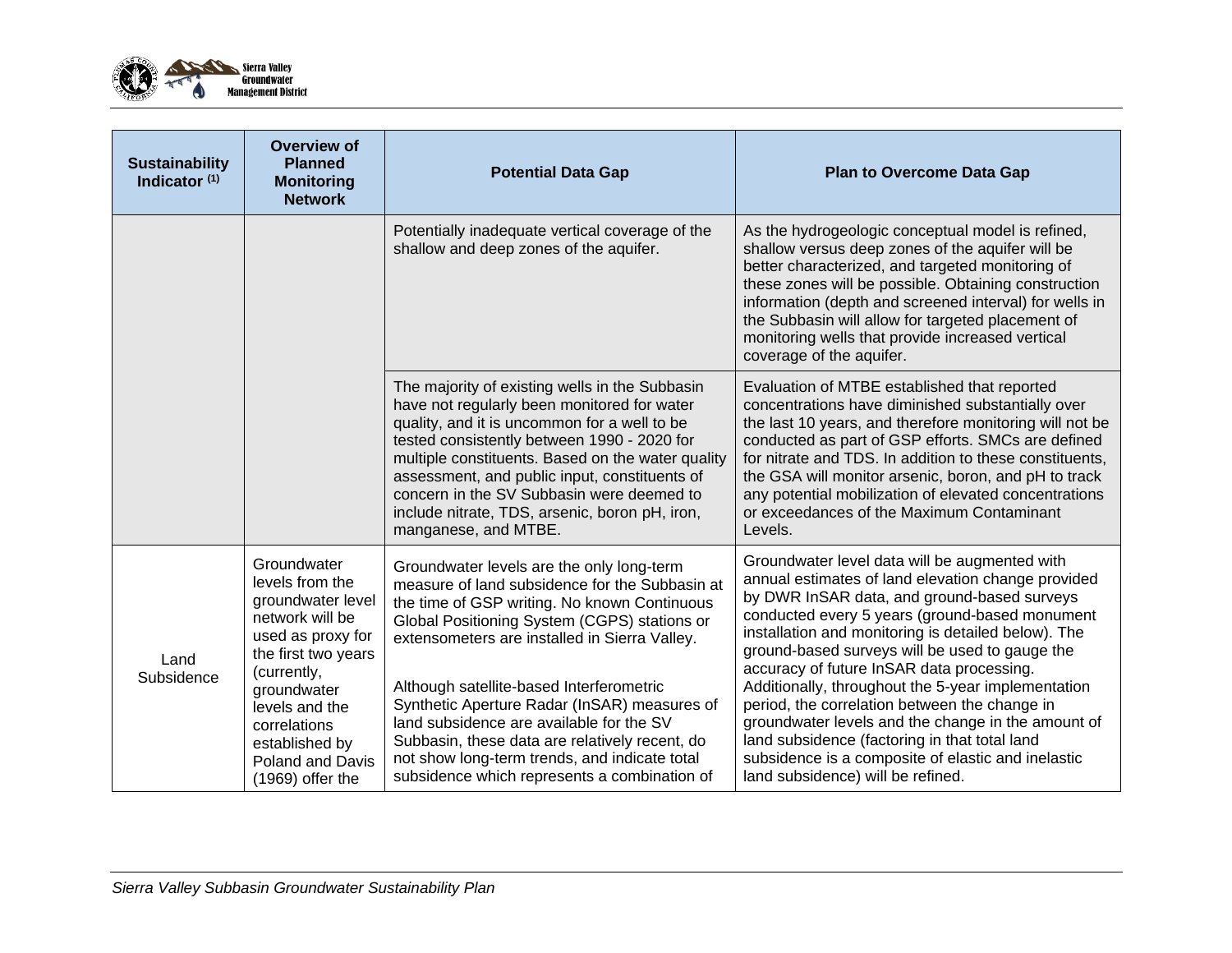

| <b>Sustainability</b><br>Indicator $(1)$ | Overview of<br><b>Planned</b><br><b>Monitoring</b><br><b>Network</b>                            | <b>Potential Data Gap</b>                                                                                                                                                                                                                     | <b>Plan to Overcome Data Gap</b>                                                                                                                                                                                                                                                                                                                                                                                                                                                                                                    |
|------------------------------------------|-------------------------------------------------------------------------------------------------|-----------------------------------------------------------------------------------------------------------------------------------------------------------------------------------------------------------------------------------------------|-------------------------------------------------------------------------------------------------------------------------------------------------------------------------------------------------------------------------------------------------------------------------------------------------------------------------------------------------------------------------------------------------------------------------------------------------------------------------------------------------------------------------------------|
|                                          | best-available<br>information to<br>estimate potential<br>land subsidence<br>for the Subbasin). | elastic (reversable) subsidence and inelastic<br>(irreversible) subsidence. As such, adequate<br>Subbasin-specific information correlating the<br>detailed long-term connection between land<br>subsidence and groundwater levels is lacking. | Installation of 4 monument-based land surface<br>elevation stations will occur within the primary<br>geographic area where subsidence is documented<br>by DWR from InSAR data processing for 2015-2019.<br>Geologic uncertainties, such as the Grizzly Valley<br>Fault Zone, will also be considered when placing the<br>monuments. Monuments will be surveyed every 5<br>years. Additional surveys will be conducted if InSAR<br>subsidence increases by 50% of the average annual<br>subsidence from baseline period (2015-2019). |
|                                          |                                                                                                 | InSAR data processing may be inaccurate as it<br>has not been compared to vertical displacement<br>point time series data from CGPS stations.                                                                                                 | Comparison of InSAR data processing to 4<br>monument-based land surface elevation stations will<br>be conducted (detailed above).                                                                                                                                                                                                                                                                                                                                                                                                   |

1. This table only includes monitoring networks used to measure sustainability indicators. It does not include additional monitoring necessary to monitor the various water budget components of the Subbasin, described in Chapter 2, or to monitoring the implementation of projects and management actions, which are described in Chapter 4.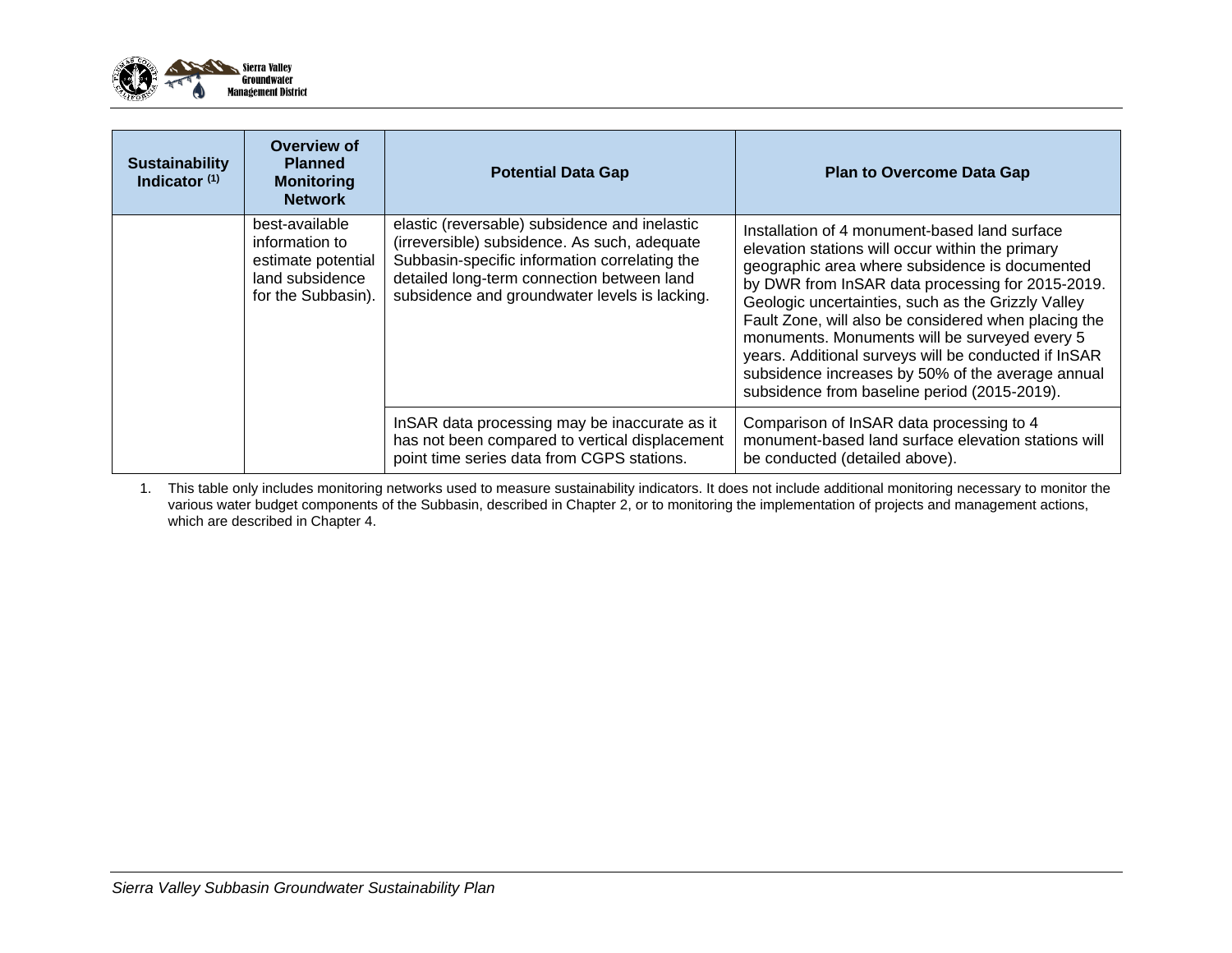

## **Table 2. Hydrogeologic Model and Water Budget: Potential Data Gaps and Plans to Overcome Data Gaps**

| <b>Potential Data Gap</b>                                                                                                                                                                                                                                                                                                                                                                                                                                                                                                                                                                                                                                | <b>Plan to Overcome the Data Gap</b>                                                                                                                                                                                                                                                                                                                                                                                                                                                                                                                                                                                                                                                                                                                                                                                                                                                                                                                                                                   |
|----------------------------------------------------------------------------------------------------------------------------------------------------------------------------------------------------------------------------------------------------------------------------------------------------------------------------------------------------------------------------------------------------------------------------------------------------------------------------------------------------------------------------------------------------------------------------------------------------------------------------------------------------------|--------------------------------------------------------------------------------------------------------------------------------------------------------------------------------------------------------------------------------------------------------------------------------------------------------------------------------------------------------------------------------------------------------------------------------------------------------------------------------------------------------------------------------------------------------------------------------------------------------------------------------------------------------------------------------------------------------------------------------------------------------------------------------------------------------------------------------------------------------------------------------------------------------------------------------------------------------------------------------------------------------|
| Estimates of streamflow entering the Subbasin are incomplete<br>due to lack of continuous data. Because of the discontinuous<br>nature and infrequency of streamflow measurements (weekly at<br>best, and mostly only during the irrigation season), the data<br>collected by the DWR Watermaster cannot be used for more in-<br>depth analysis such as volume calculations or flood-frequency<br>analysis. Surface water flows entering the groundwater basin are<br>estimated with the PRMS model (Appendix 2-7) due to the lack of<br>observed flows (i.e., gauging stations) for the majority of streams.                                            | Installation of near-continuous streamflow gaging stations, or upgrades to<br>the existing DWR stations, can measure flow entering the Subbasin and<br>calibrate model estimates of total surface inflows. These data can be used<br>to refine the basin-wide water budget.<br>Water Master data will continue to be obtained from the area Water Master<br>and will continue to be incorporated in water budget refinement and<br>groundwater management decision making.                                                                                                                                                                                                                                                                                                                                                                                                                                                                                                                             |
| Potential data gaps exist for aquifer characterization, structure,<br>and hydrogeologic and transport properties. SV Subbasin<br>numeric model requires updating to better represent and evaluate<br>the Subbasin's existing hydrogeologic conditions.<br>Delineation of shallow and deep aquifer units has not been<br>completed for the Subbasin. Additionally, parts of a deep aquifer<br>zone may be pressurized by confining low-permeability layers,<br>although extent and isolation between shallow and deep aquifer<br>zones likely vary throughout the Sierra Valley subbasin. Few<br>pumping test data are available for the basin fill unit. | Robust aquifer characterization analysis. This effort would include efforts to<br>coordinate with parties that have large-capacity wells to conduct aquifer<br>characterization studies throughout the SV Subbasin. Typically, these<br>studies would include collection of one week of baseline data including<br>static water level of the pumping well and static water level and water level<br>trends of nearby wells, spring discharge measurements of any nearby<br>springs, and upstream and downstream flow measurements of any nearby<br>streams. These data will be critical to better understand the geology and<br>hydrogeology of the SV Subbasin.<br>Siting of future monitoring wells will prioritize areas with limited subsurface<br>characterization to the fullest extent possible. Well logs provided to SVGMD<br>from new wells drilled within the groundwater basin will have the lithology<br>added to the DMS so their data can be incorporated into future model<br>updates. |
| Pumping data is not available at the same time interval as the<br>model stress periods.                                                                                                                                                                                                                                                                                                                                                                                                                                                                                                                                                                  | Per SVGMD Ordinance 82-03, continued monitoring of agricultural<br>extraction wells is required in the SV Subbasin. Implementation of a<br>voluntary pumping data collection program where growers record<br>groundwater extraction volumes at the beginning or end of each month.<br>SVGMD will still be responsible for meter reads at the beginning and end of<br>the irrigation season.                                                                                                                                                                                                                                                                                                                                                                                                                                                                                                                                                                                                            |